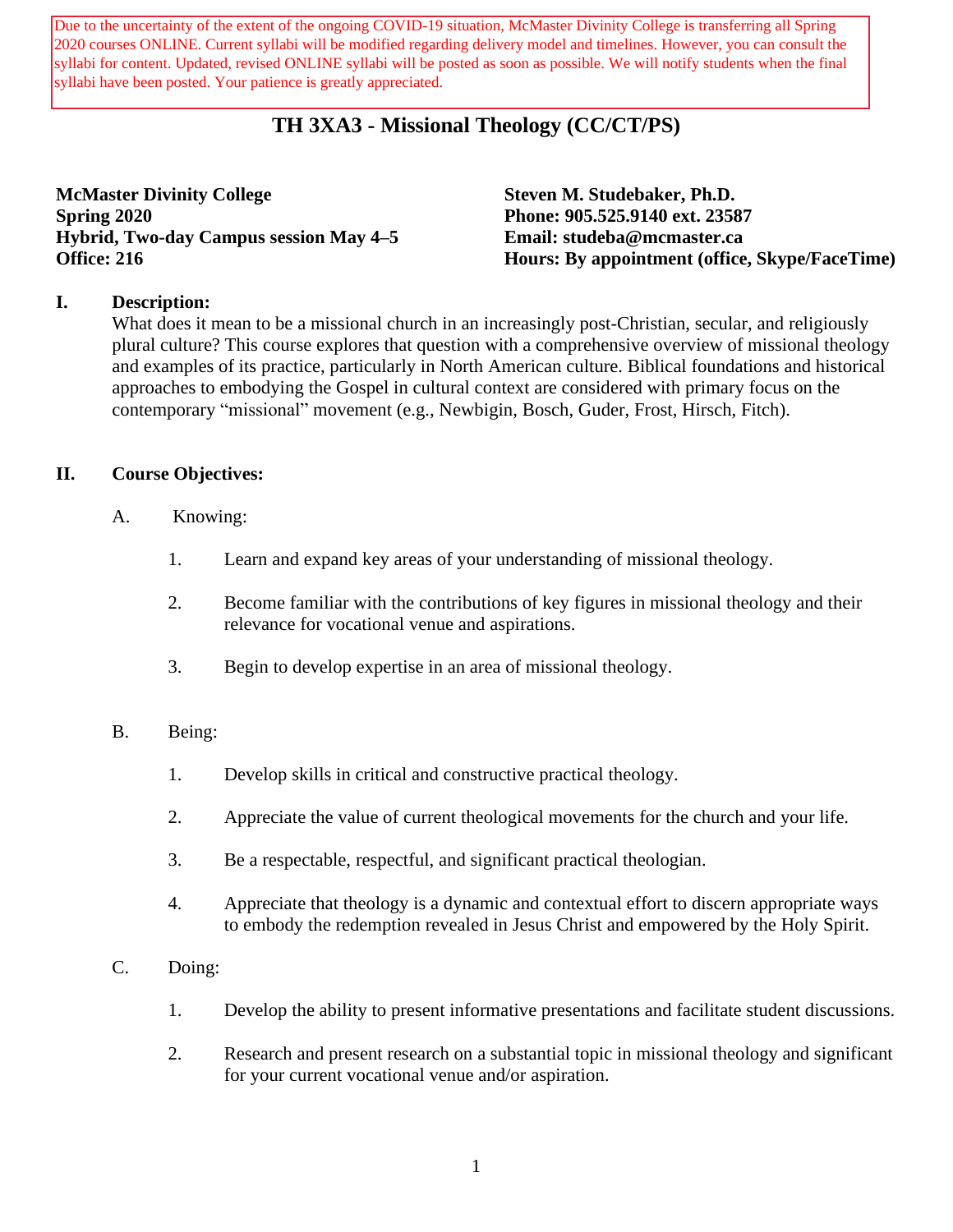- 3. Hone critical reading skills in primary literature.
- 4. Develop the ability to analyze secondary scholarship in light of primary texts.

### **III. Course Text(s):**

- \* Required reading includes *two* books.
- \* Submit statement of reading completed by June 17.
- A. Book One:

Darrell L. Guder, *Called to Witness: Doing Missional Theology* (Grand Rapids: Eerdmans, 2015). If you have read this book, you can select an alternative.

B. Book Two:

\* Select *one book* from this list or propose an alternative for your second required reading textbook.

• Diana Butler Bass, *Christianity After Religion: The End of Church and the Birth of a New Spiritual Awakening* (New York: HarperCollins, 2012).

• Ryan K. Bolger, *The Gospel after Christendom: New Voices, New Cultures, New Expressions* (Grand Rapids: BakerAcademic, 2012).

• Francis Chan, *Crazy Love: Overwhelmed by a Relentless God* (Colorado Springs: David C. Cook, 2013) [\(http://www.crazylovebook.com/\).](http://www.crazylovebook.com/))

• Mary Sue Dehmlow Dreier, *Created by the Spirit: Planting Missional Congregations* (Grand Rapids: Eerdmans, 2013).

• Michael Frost & Alan Hirsch, *The Shaping of Things to come: Innovation and Mission for the 21st Century Church* (Peabody: Hendrickson, 2003).

• David Fitch, *Faithful Presence: 7 Disciplines That Shape the Church for God's Mission* & *Prodigal Christianity* (Downers Grove: IVP, 2016) [\(Reclaiming](http://www.reclaimingthemission.com/) the Mission blog)

• Craig Van Gelder and Dwight J. Zscheile, *The Missional Church in Perspective: Mapping Trends and Shaping the Conversation* (Grand Rapids: BakerAcademic, 2011).

• Craig Van Gelder and Dwight J. Zscheile, *Participating in God's Mission: A Theological Missiology for the Church in America* (Grand Rapids: Eerdmans, 2018).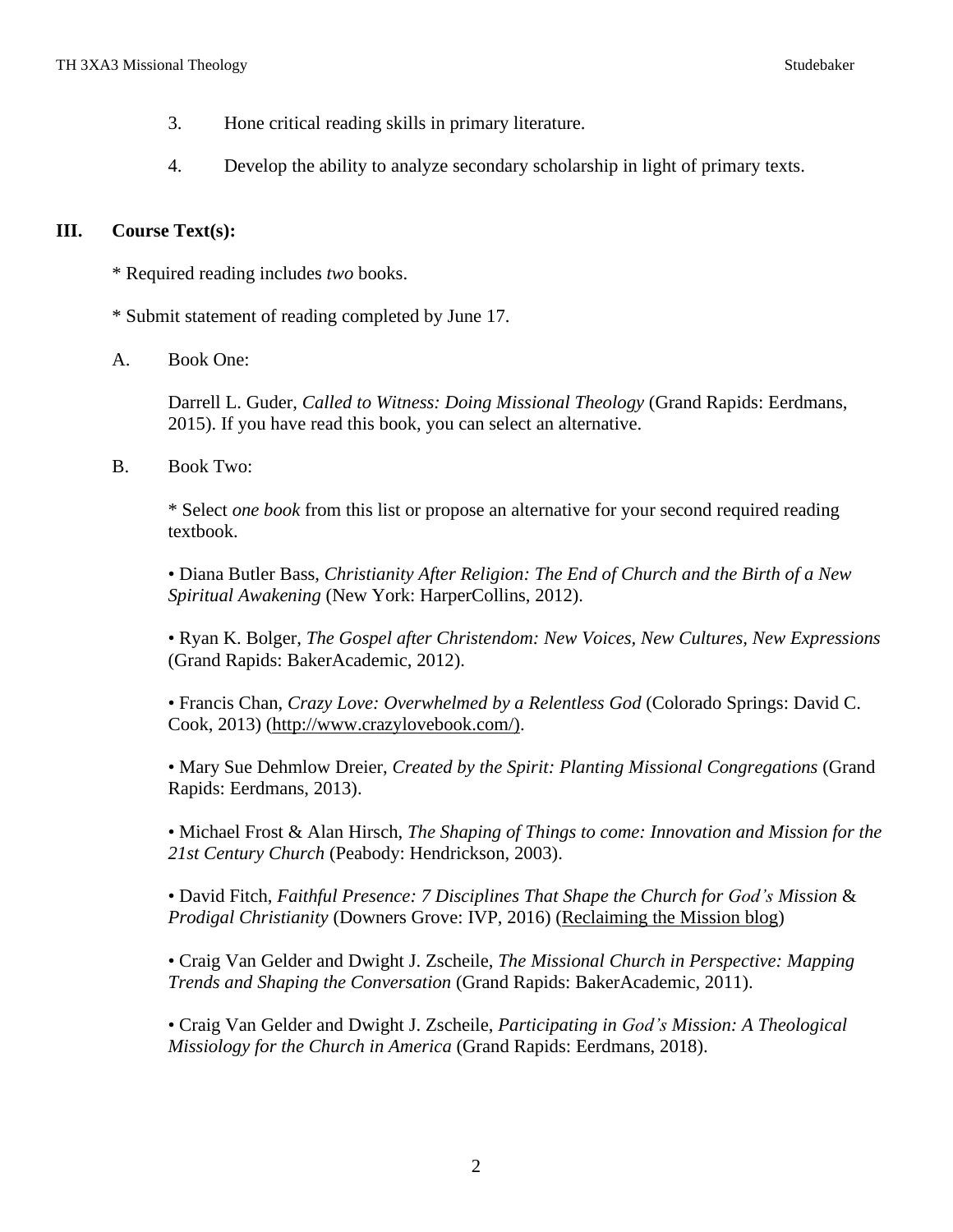• Eddie Gibbs and Ryan K. Bolger, *Emergent Churches: Creating Christian Community in Postmodern Cultures* (Grand Rapids: BakerAcademic, 2005).

• Roger Helland and Leonard Hjalmarson, *Missional Spirituality* (Downers Grove: InterVarsity, 2011).

• Michael W. Goheen, *A Light to the Nations: The Missional Church and the Biblical Story* (Grand Rapids: Baker Academic, 2011).

• Scott McKnight, *Jesus Creed: Loving God, Loving Others, 10th Anniversary Edition* (Paraclete, 2014) (Jesus [Creed](http://www.patheos.com/blogs/jesuscreed/) blog).

• Lesslie Newbigin, *Foolishness to the Greeks: The Gospel and Western Culture* (Grand Rapids: Eerdmans, 1986).

• Lesslie Newbigin, *The Gospel in a Pluralist Society* (Grand Rapids: Eerdmans, 1989).

• Stefan Paas, *Church Planting in the Secular West: Learning from the European Experience* (Grand Rapids: Eerdmans, 2016).

• David Platt, *Radical: Taking Back Your Faith from the American Dream* (Colorado Springs: Multnomah, 2010) (website: <http://radical.net/>

• C. Christopher Smith and John Pattison, *Slow Church: Cultivating Community in the Patient Way of Jesus* (Downers Grove: 2014). Also see <http://slowchurch.com/>

• Graham Ward, *The Politics of Discipleship: Becoming Postmaterial Citizens*, The Church and Postmodern Culture series, ser. ed. James K. A. Smith (Grand Rapids: Baker Academic, 2009).

• Gary Tyra, *A Missional Orthodoxy: Theology and Ministry in a Post-Christian Context* (Downers Grove: InterVarsity Academic, 2013).

• Dwight J. Zscheile, *Cultivating Sent Communities: Missional Spiritual Formation* (Grand Rapids: Eerdmans, 2012).

• Tyndale Seminary has a list of readings in Missional Church in their Missional Church Reading Room [\(link\)](http://www.tyndale.ca/seminary/mtsmodular/reading-rooms/missional).

### C. Additional Research Resources:

• Robert Wuthnow, *After the Baby Boomers: How Twenty- and Thirty-Somethings are shaping the Future of American Religion* (Princeton: Princeton University Press, 2010).

• *International Journal of Practical Theology*

• *Journal of Pastoral Theology*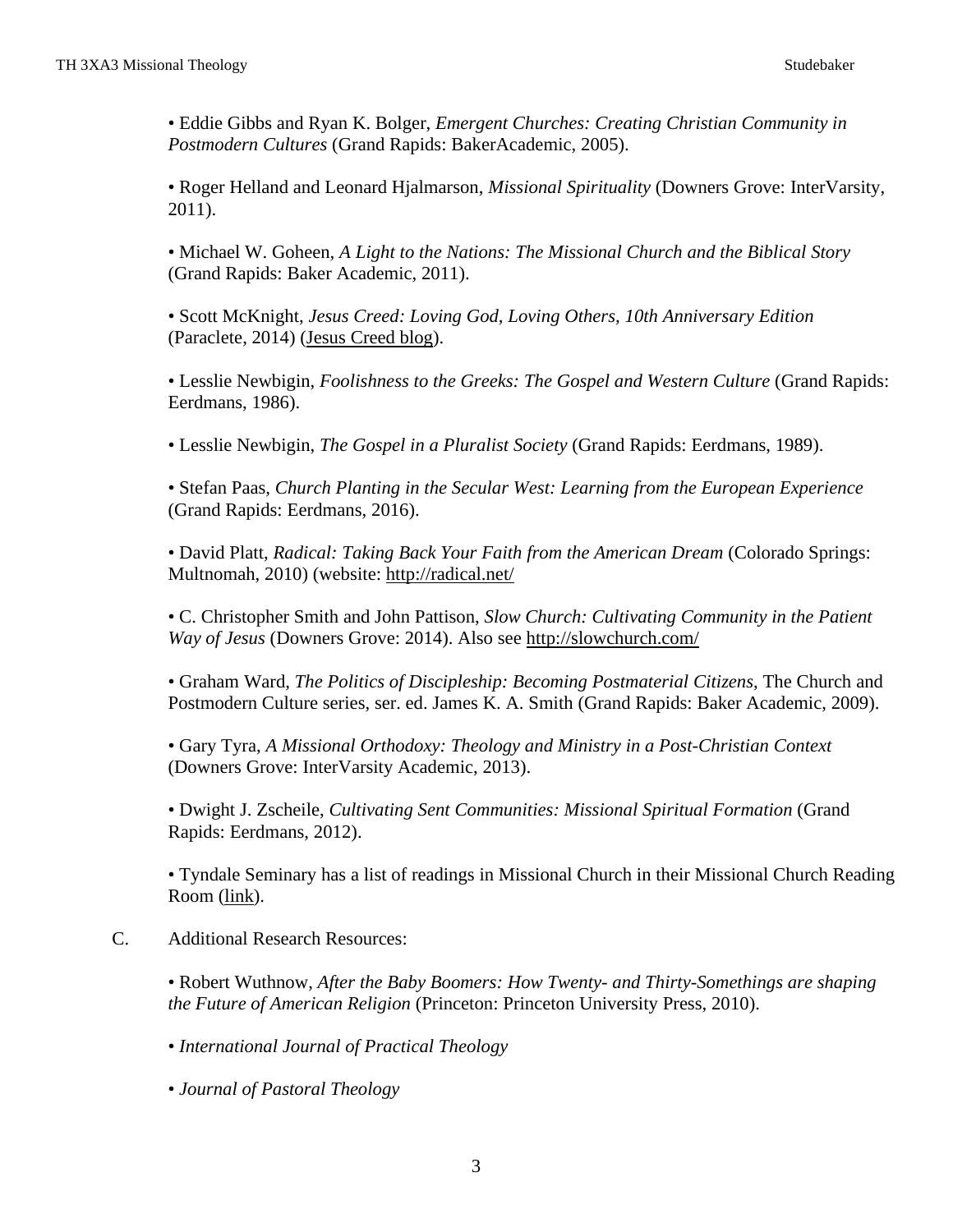- *Journal of Practical Theology*
- *Journal of Missional Practice* [\(link\)](http://journalofmissionalpractice.com/category/theology/).
- *Millennial Magazine* [\(link\)](https://millennialmagazine.com/).
- Verge Network [\(link\)](https://www.vergenetwork.org/about/).

# **IV. Overview of Course Assignments:**

|                | Assignments                                 | Percent                 | Due            |
|----------------|---------------------------------------------|-------------------------|----------------|
| A.             | <b>Blog post: Missional Person/Movement</b> | 20%                     |                |
|                | Blog post<br>1.                             |                         | May 11         |
|                | 2.<br>Blog interaction                      |                         | May 15         |
| <b>B.</b>      | <b>Missional Context Paper</b>              | 20%                     | May 25         |
| $\mathsf{C}$ . | Paper Collaboration                         | 15%                     | June 5 & 12    |
| D.             | Constructive Essay (or project)             | 40%                     | June 17        |
| Ε.             | Reading                                     | 5%                      | June 17        |
| F.             | Participation:                              | X<br><b>Total: 100%</b> | Class sessions |

**V. Lecture Outline (***tentative***):**

| <b>Part One: Online</b>         |                        |                                                                                      |                  |  |
|---------------------------------|------------------------|--------------------------------------------------------------------------------------|------------------|--|
| <b>Week</b>                     | Date                   | <b>Topic</b>                                                                         | <b>Due Dates</b> |  |
|                                 | Apr $20$               | <b>Introduction to the Course</b><br><b>History of Missional Theology and Church</b> |                  |  |
| $\overline{2}$                  | <b>Apr 27</b>          | <b>Missional Theology: Primary Concepts</b>                                          |                  |  |
| <b>Part Two: Campus Session</b> |                        |                                                                                      |                  |  |
| 3<br>Day 1                      | $9:30-$<br><b>Noon</b> | <b>Introductions</b>                                                                 |                  |  |
| May 4                           |                        | Lecture & Discussion: A Missional Theology of<br><b>Culture</b>                      |                  |  |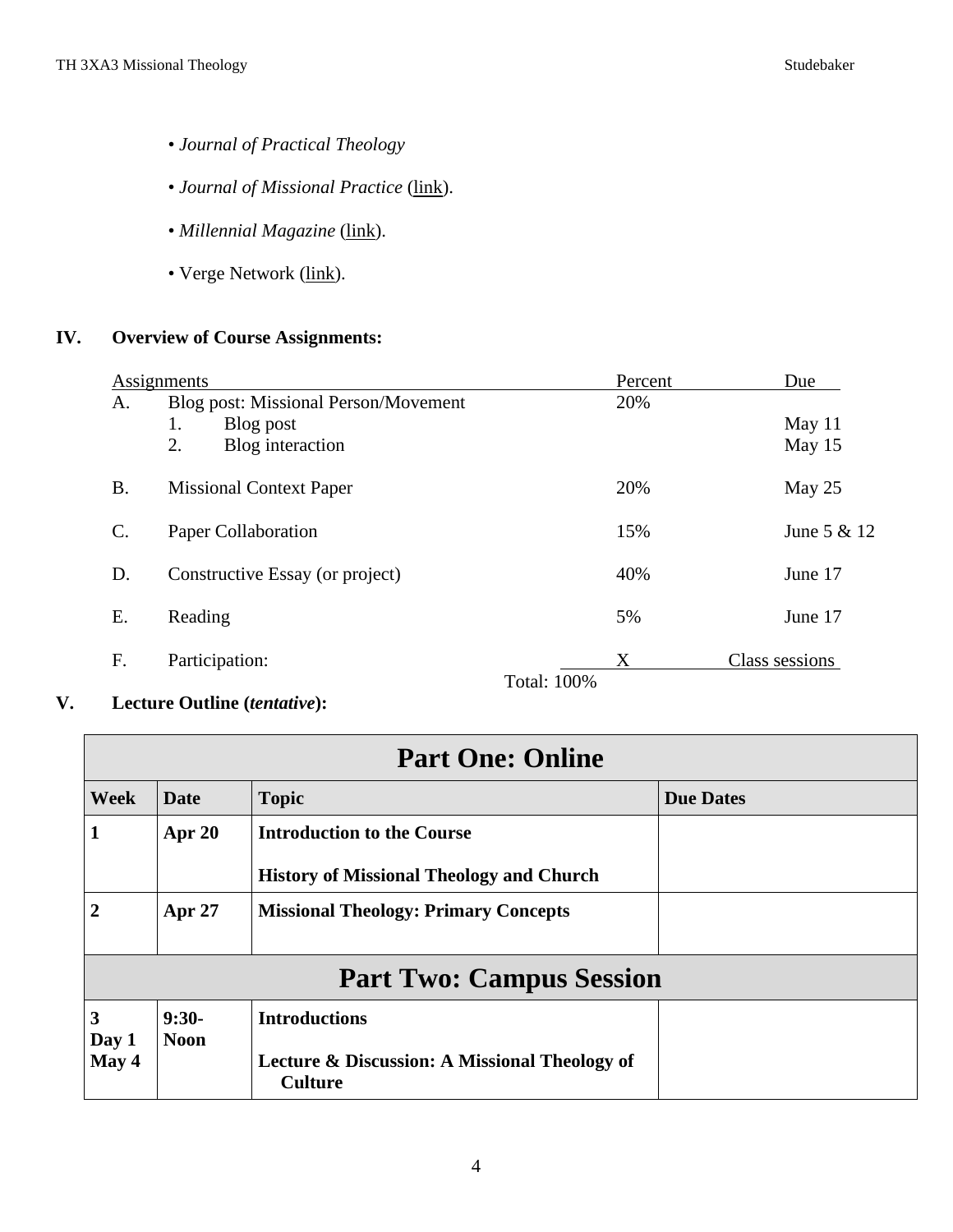|                | Noon-<br>1:30 | Working Lunch (lunch provided). We will take a<br>short break and then re-convene for a<br>working lunch and discussion of Missional<br><b>Context Paper</b> |                                                                                 |
|----------------|---------------|--------------------------------------------------------------------------------------------------------------------------------------------------------------|---------------------------------------------------------------------------------|
|                | $1:30-4:00$   | <b>Cont.</b> Lecture & Discussion: A Missional<br><b>Theology of Culture</b><br><b>Workshop discussion of Integrative Paper topics</b><br>& approaches       |                                                                                 |
| Day 2<br>May 5 | $9:30-1:00$   | <b>Presentation &amp; Discussion: Blog: Missional</b><br><b>Person/Movement</b><br><b>Lecture: Cultural Context &amp; Missional Theology</b>                 |                                                                                 |
|                |               | <b>Part Three: Online</b>                                                                                                                                    |                                                                                 |
| 4              | May 11        | <b>Blog post: Missional Figure/Movement</b><br>(see syllabus VI.A, pp. $4-5$ )                                                                               | • Missional Person/Movement<br>blog due May 11<br>• Blog Interaction due May 15 |
| 5              | May 18        | The Challenge of Missional Theology &<br><b>Evangelical Identity</b>                                                                                         |                                                                                 |
| 6              | May $25$      | <b>One-on-one Discussion with Studebaker on</b><br><b>Integrative Project</b>                                                                                | <b>• Missional Context Paper due</b><br>May 25                                  |
| $\overline{7}$ | Jun 1         | <b>Integrative Paper Presentation &amp; Collaboration:</b><br><b>Paper Presentations</b><br>1.<br>2.<br>3.<br>4.<br>5.                                       | • Paper presentations due<br>June 1<br>• Collaborations due June 5              |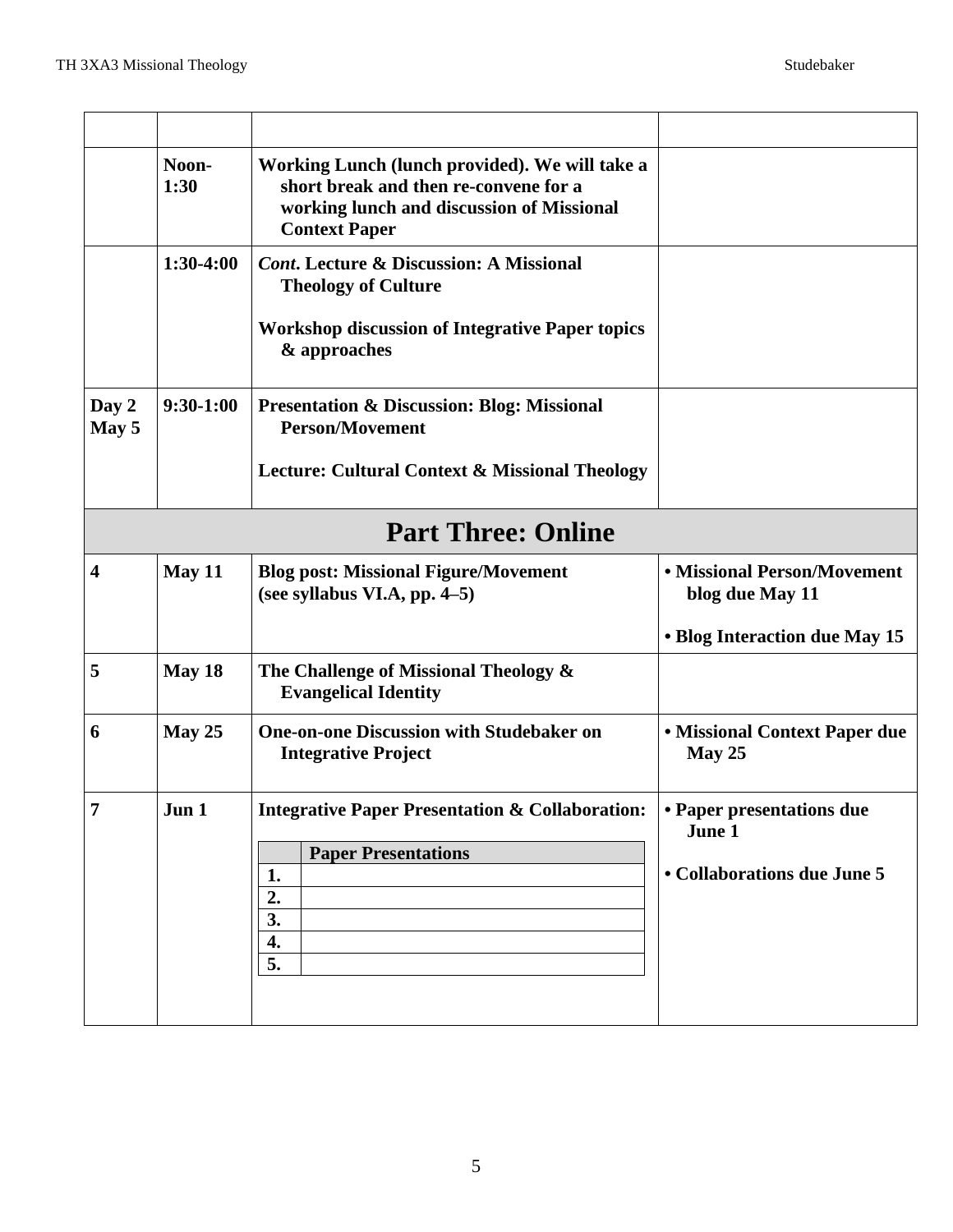| 8 | <b>June 8</b> | <b>Integrative Paper Presentation &amp; Collaboration:</b><br>Week Two                               | • Paper presentations due<br>June 8                          |
|---|---------------|------------------------------------------------------------------------------------------------------|--------------------------------------------------------------|
|   |               | <b>Paper Presentations</b><br>6.<br>7.<br>8.<br>9.<br>10.                                            | • Collaborations due June 12                                 |
| 9 | June 15       | <b>Missional Theology and the Future of the</b><br><b>Church</b><br><b>Conclusion and Assessment</b> | • Integrative Papers Due June<br>17<br>• Reading due June 17 |

### **VI. Assignment Descriptions:**

General Guidelines:

- Please submit all assignments in their Avenue to Learn folders.
- Papers and assignments may be submitted early for feedback from the professor and resubmitted on the due date for grading.
- All assignments marked according to the Grading Criteria Form (see Avenue to Learn Syllabus Folder.
- All papers and assignment should conform to (and will be marked according to) the MDC Style Guide.
- A. Blog post: Missional Person/Movement:
	- 1. *Research*:
		- Select a figure and/or movement (e.g., New Monasticism and Shane Claiborne).
		- Research the figure/movement using articles, books, informative web resources (5 to 7 sources).
		- You will have an opportunity to share your person/movement on day 2 of the campus session—brief roundtable sharing with the class on your person/movement. Length approx. 5 minutes.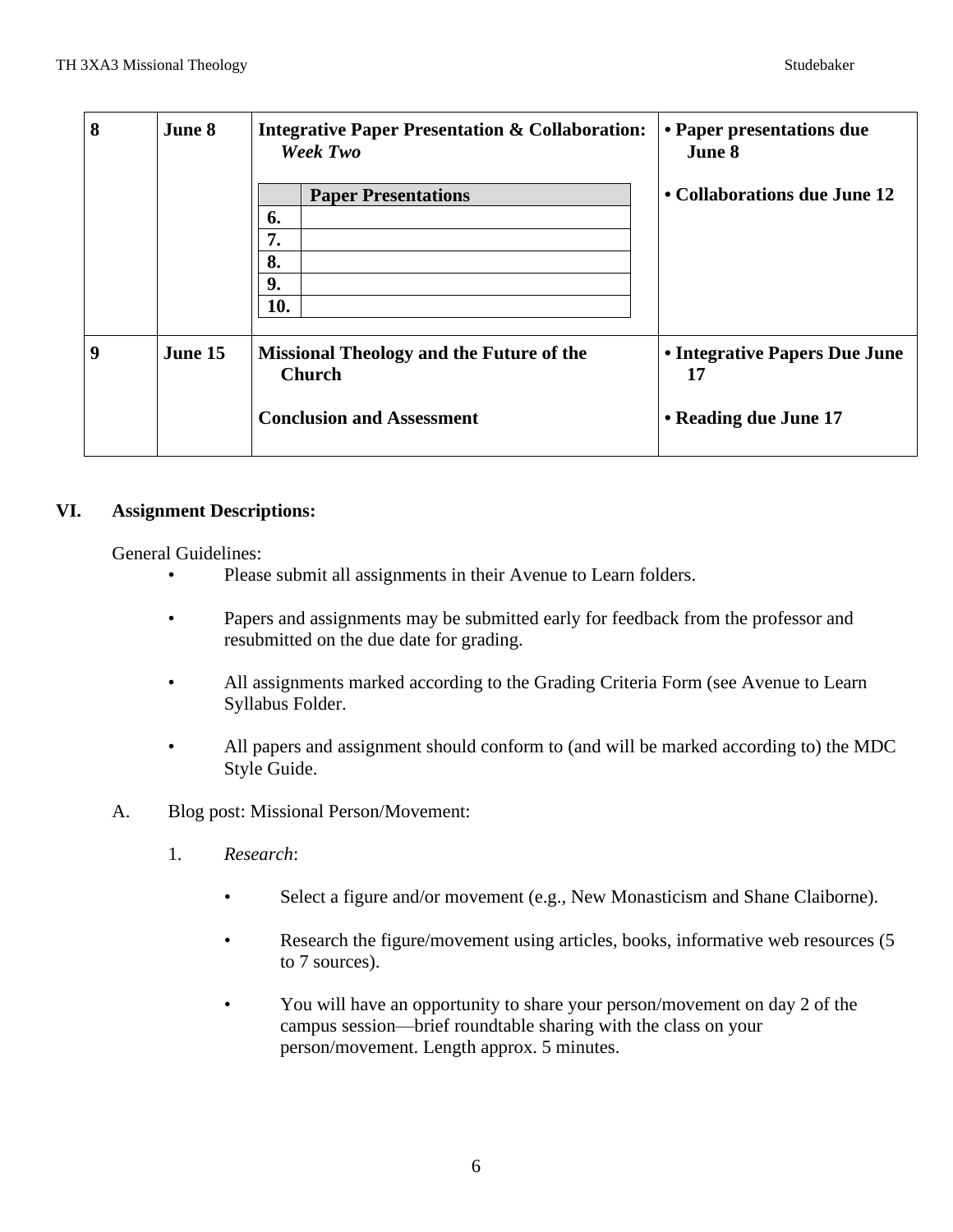- 2. *Write* an opinion piece (blog) on the figure/movement. The audience for the blog is not academic. It should effectively deliver a description, analysis, and contribution of the figure/movement to a popular audience. Length: 500 words. Be concise, clear, and interesting.
- 3. *Post* your blog to the course Padlet for the evangelical issue blog.
	- Padlet is an online bulletin board and interaction forum (I will illustrate its use in the campus session). It gives you the opportunity to share your work and to interact with your class colleagues.
	- Post due May 11
- 4. *Interact*: Comment on at least one of the blogs posted by your class colleagues. You can contribute with the text, audio, or audio-video function within Padlet (I will demonstrate these functions in class).
	- Interaction due May 15
- B. Missional Context Paper
	- 1. Purpose:

This assignment gives you the opportunity to investigate a contextual area of contemporary culture. Understanding and adapting to cultural context is central to missional church/theology. We will have a working lunch during the first day of the campus session in which students will share their topic and discuss them with each other.

2. Description:

Write a short paper (5 to 7 pages) that describes and analyzes an area of contemporary culture and suggest ways that it presents opportunities and/or challenges to contemporary Christian thought, life, and/or ministry. I encourage you to address an issue that relates to your current or anticipated ministry/vocational context.

- 3. Guidelines for paper:
	- a. Please consult to 5 to seven sources—academic sources such as books and journal articles, professional magazines, media, statistical resources, and informative web resources.
	- b. Documentation of reading: Please use footnotes and provide a bibliography of resources used in the preparation of the paper.
	- c. The paper should include two sections that detail . . .
		- 1) Area of contemporary cultural analysis,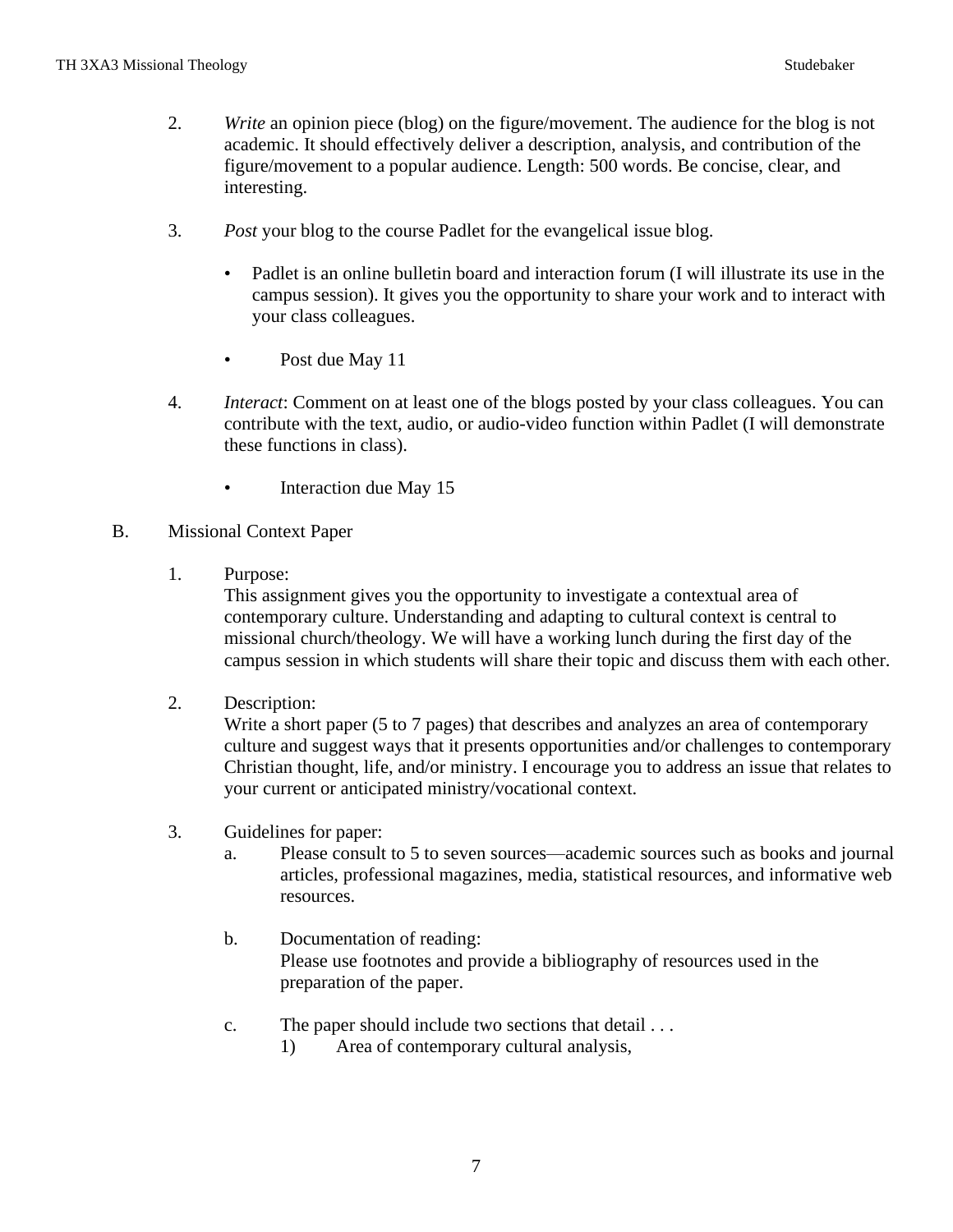- 2) Conversation on opportunities and/or challenges to contemporary Christian thought, life, and ministry presented by the cultural topic.
- c. Length: 5 to 7 pages. Double spaced, Times New Roman Font, formatted according to MDC Style Guide.
- 4. In-class (F2F) presentation: first campus session, working lunch. During the in-class part of the course, you will present a *summary* of your Missional Context Paper. The presentation should introduce the two parts of the paper (area of contemporary culture analyzed and the conversation between opportunities/challenges).

Length of presentation is approx. 10 minutes, which includes time for discussion.

- 5. After F2F, written submission due May 25.
- C. Constructive Paper/Project:

This assignment constitutes the "major paper" and presentation for the course. The purpose of the paper/project is vocational development. It should advance your vocational trajectory. Selecting whether to prepare a project or a paper is an important step in the process.

Paper?

If you anticipate further graduate work or writing a thesis as part of your MTS or MDiv, then an academic research-thesis paper is an excellent option. A research-thesis paper provides skill development in conducting the concentrated study on a particular research topic necessary for academic research.

• Project?

If your vocational track is vocational ministry or an alternative professional field, then a project may be an effective option. Completing a project provides skill development in contextualizing and applying the fruit of theological research and reflection.

If you have an idea for a paper or a creative project that does not neatly fit into the parameters of the specialization descriptions, please discuss your idea with me. I am open to papers/projects that cohere with the essence of the course and are suited to your vocational/research field and interests.

## **Please consult the assignment focus for your degree specialization**

### **Church and Culture Specialization**

Investigating the interface between theology and culture is the purpose of this assignment. The paper/project provides the opportunity to explore the relationship between missional theology/movements and culture. Options are open. Examples: You can look at an historical example of the way cultural context shapes contemporary beliefs and practices of the church (a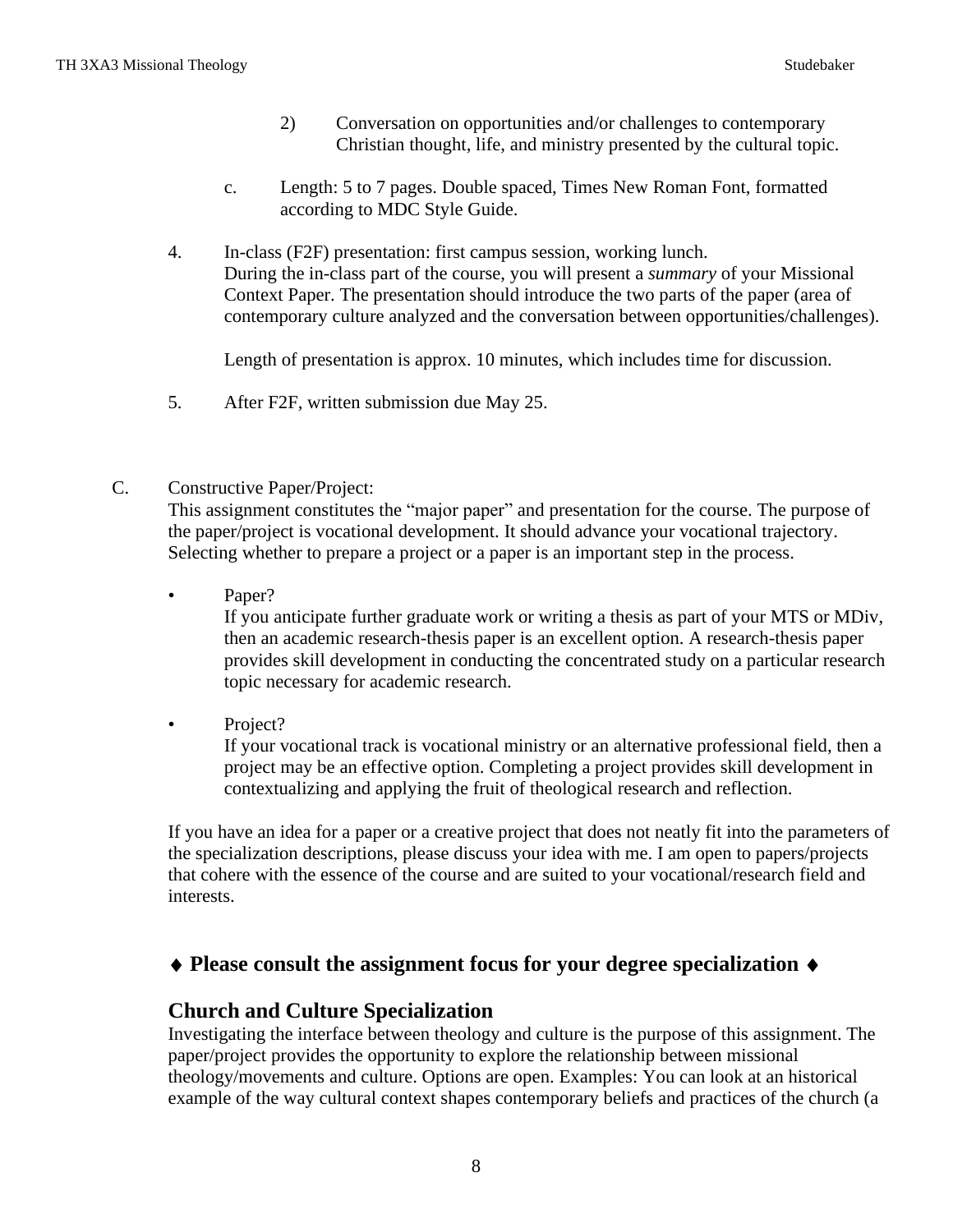Newbigin redux). You can explore how one or more categories of theology can provide a lens for discerning missional engagement with culture, contemporary politics, and social issues.

# **Christian Thought and History Specialization**

Exploring an issue in or related to missional theology and/or history is the purpose of this specialization. It can take a biblical, historical, or contemporary focus. For example, what is the history of missional theology and church movement? Why did it emerge, who were and are the key thought leaders of the movement? How does the missional church movement differ in theology and practice from other forms of the church?

# **Christian Worldview**

This specialization relates to the ways Christians understand the world with an awareness of Christianity's intellectual environment—historical, contemporary, and global. Select an area of missional theology, a figure, and/or movement and analyze its worldview assumptions. The paper/project should be constructive and not only descriptive. The heart of this assignment is your creative proposal on the contribution this person, figure, event offers to a Christian worldview. For example, how did Newbigin's (or other missional figures) worldview differ from other popular views in the church? How did this different worldview enable him to diagnose and proscribe new pathways of Christian ministry and relationship to culture? Or, what are the biblical foundations for a missional theology of church practice?

# **Pastoral Studies Specialization**

Applying and articulating the significance of missional theology for a ministry setting is the purpose of this specialization. For example, prepare a sermon or message appropriate for a given ministry audience or develop a seminar for leadership training in your ministry setting. You can draw on biblical, historical, and/or systematic theology resources. The content of the project draws from theological resources but expresses the yield of that theology in language and terms that are appropriate for a ministry audience. Alternatively, if you have an idea for contextualizing the resources of missional theology for ministry other than in the examples listed above, please talk with me so we can design a project that enables you to maximize your work in the class for your ministry context and meets the goals of the specialization in Pastoral Studies.

1. Class presentation:

You will present and facilitate a discussion of your paper/project (I encourage multimedia, audio, audio-visual methods when appropriate). Normally presentations are 15–20 minutes followed by 5–10 minutes of class discussion (for a total time of 20–30 minutes). The presentation provides the opportunity to share your research to this point with the class and receive constructive feedback that you can incorporate into your final paper/project submission. The presentation is of the present state of your research, it is not your final paper/project. The purpose is to share your paper/project with class colleagues and receive constructive feedback from them.

- 2. Paper:
	- a. Content and argument: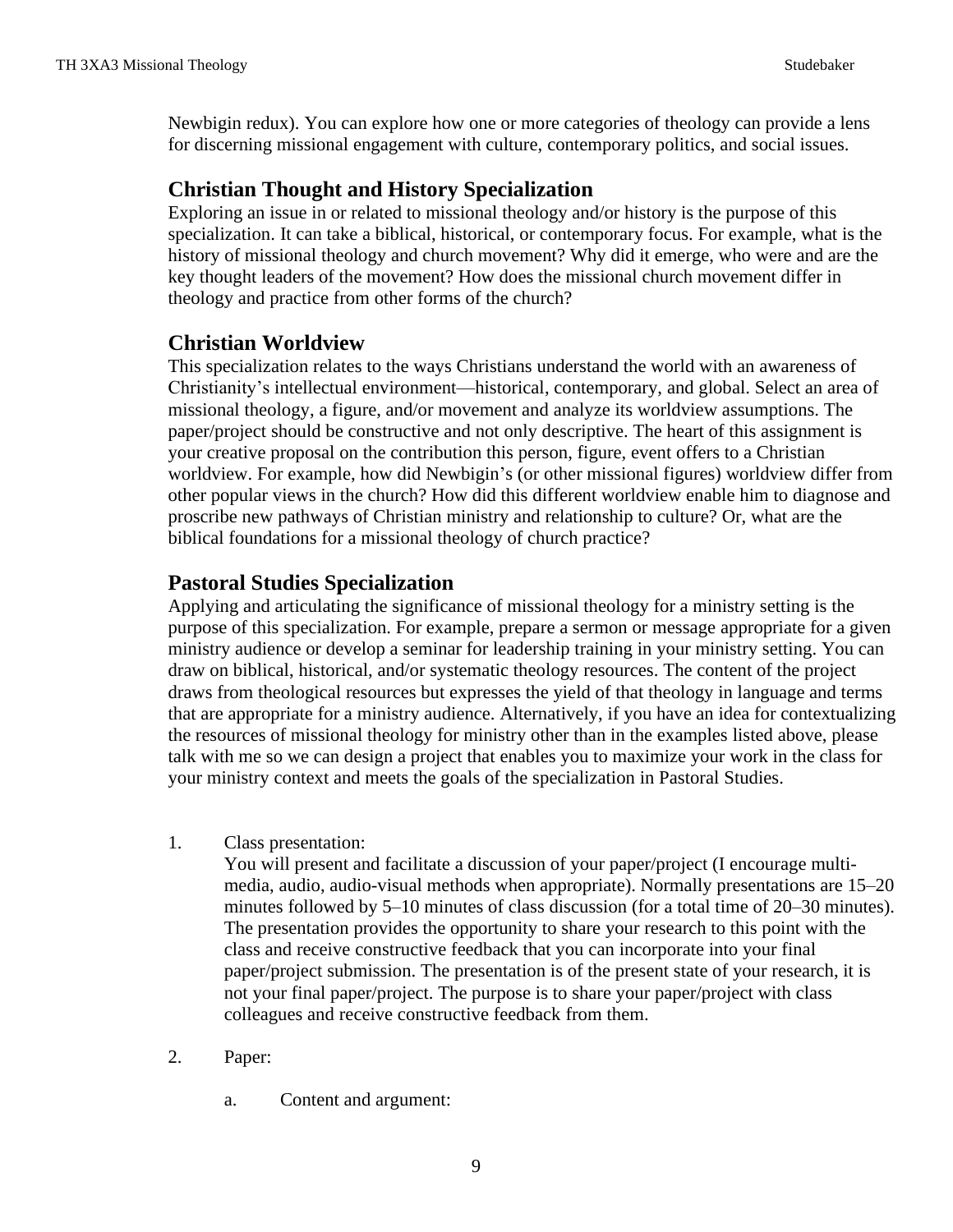- Detail a clear thesis (the view that your paper supports).
- Describe your topic under consideration.
- Write an essay that coherently demonstrates your view.
- Detail major alternatives and/or criticisms of the position and interact with them vis-à-vis your view (where appropriate and in so far as space allows).
- b. Presentation:
	- Write a stylistically clean and academic paper—e.g., avoid colloquialisms (academic is different than conversational voice), passive voice (use active). Research-thesis papers must have a thesis statement (stated in the introduction), an introduction, content section, and a conclusion to the paper.
	- Use and document a *minimum* of ten scholarly resources (book, journal articles, book essays). Internet resources can be utilized, if they are scholarly and/or professional sources.
	- Accurately document sources according to MDC Style Guide.
	- Paper length:  $10-12$  pages.
	- Provide a bibliography (list only the books cited in the footnotes of the paper).
- 3. Projects/Sermons:
	- a. Annotated bibliography of research sources: an annotation is a paragraph or two that describes the content of the book, essay, or article and how it relates to your project.
	- b. Sermon: submit a manuscript of your sermon/message that includes footnotes, which detail where and how you applied and adapted your theological research.
	- c. Double-spaced pages, 12 point Times New Roman font.
	- d. Use and document at least 10 scholarly resources (e.g., books, journal articles, and essays). Internet resources can be utilized, if they are scholarly and/or professional sources.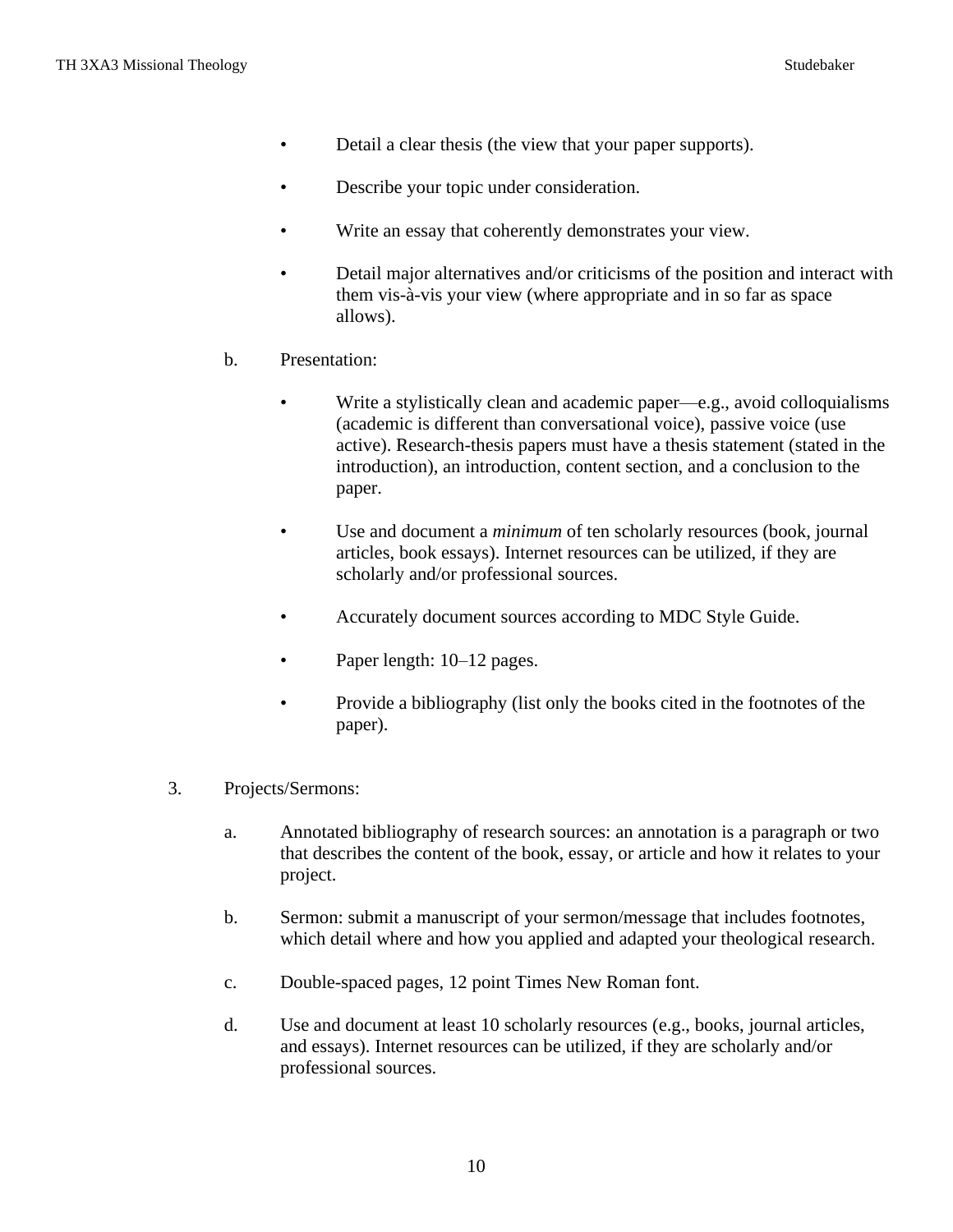- e. Document sources with footnotes and follow MDC Style Guide.
- D. Integrative Paper Collaboration:
	- 1. Purpose:

Provides experience in responding to and contributing to your class colleagues' projects. It provides the opportunity to develop professional skills in academic interaction that takes places at professional and academic conferences.

2. Description:

Each student prepares a critical evaluation of the integrative papers presented by their class colleagues.

- a. The critique:
	- 1) Remember to be charitable.
	- 2) Critical (includes highlighting and discussing problems *and* strengths):

The critique should explore the following sorts of issues:

- Does the paper have a thesis?
- Does the content develop and support the thesis?
- Does it use appropriate sources?
- Does it interact with the relevant secondary literature?
- Does it address a significant topic and develops it?
- b. Post your critical evaluation for each student in the Integrative Paper Padlet—see A2L outline, Integrative Paper Padlet. Evaluations can be written, audio, or audio-visual.
- E. Participation:

Developing a community of learners through engaging, charitable, and critical dialogue. Constructive discussion facilitates the learning experience. Discussion helps to clarify ideas, highlight and explore unconsidered aspects of our thought, modify,and justify our views. Class discussions should be constructive and critical. Critical does not mean negative, it does not tear down a person. Critical discussion is dialogue in which all persons involved pursue a path of mutual discovery, respect, and nurture, but not necessarily agreement. Examples of constructive interaction include 1) introducing material from your readings that relates to the topic, 2) raising possible objections to a position, and 3) integrating two areas of thought.

#### **VII. Policies:**

A. Textbook Purchase: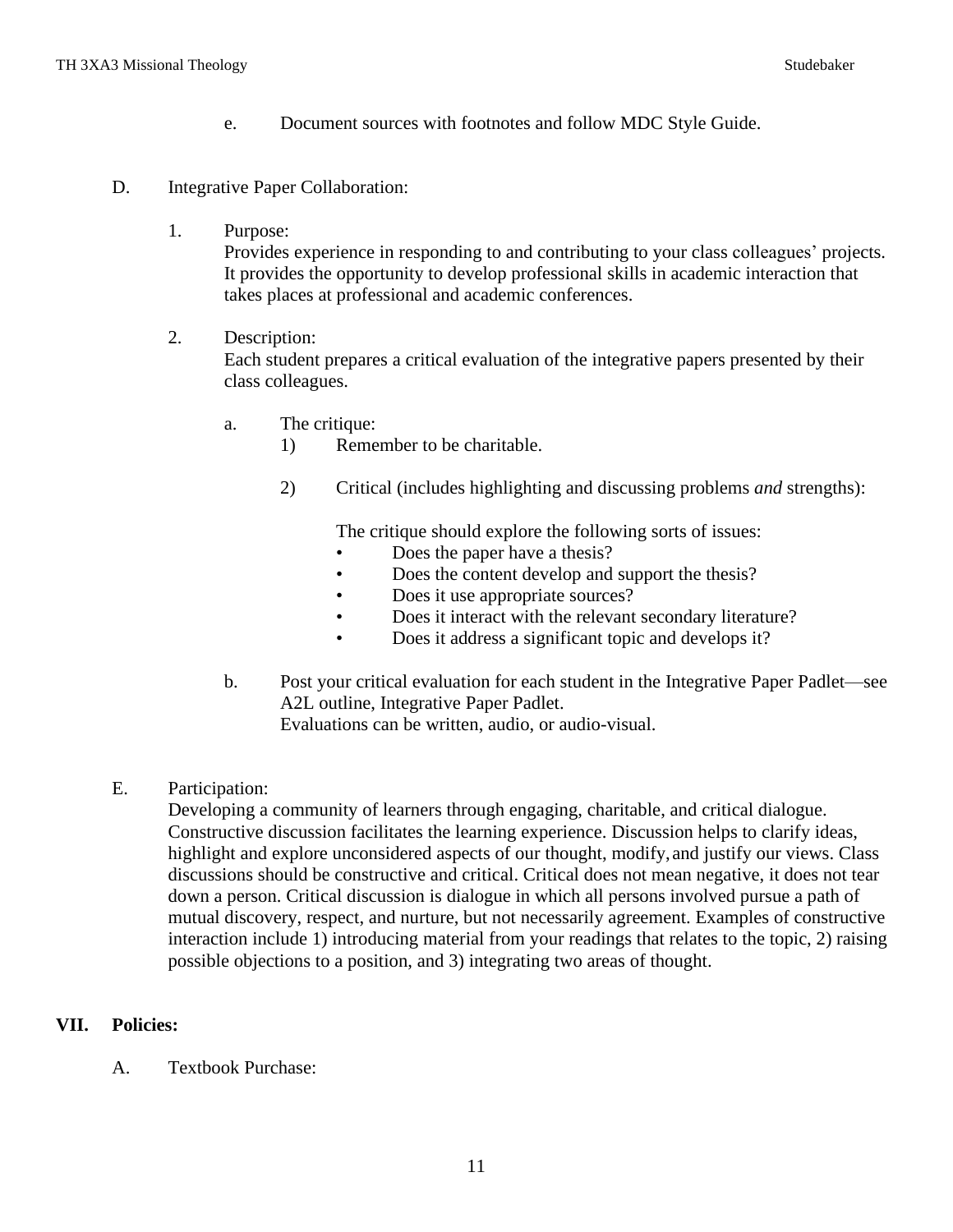All required textbooks for this class are available from the College's book service, READ On Bookstore, Room 145, McMaster Divinity College. Texts may be purchased on the first day of class. For advance purchase, you may contact READ On Bookstore, 5 International Blvd, Etobicoke,Ontario M9W 6H3 : phone 416.620.2934; fax 416.622.2308; email [books@readon.ca.](mailto:books@readon.ca) Other book services may also carry the texts.

B. Academic Honesty:

Academic dishonesty is a serious offence that may take any number of forms, including plagiarism, the submission of work that is not one's own or for which previous credit has been obtained, and/or unauthorized collaboration with other students. Academic dishonesty can result in severe consequences, e.g., failure of the assignment, failure of the course, a notation on one's academic transcript, and/or suspension or expulsion from the College.

Students are responsible for understanding what constitutes academic dishonesty. Please refer to the Divinity College Statement on Academic Honesty [https://www.mcmasterdivinity.ca/programs/rules-regulations.](https://www.mcmasterdivinity.ca/programs/rules-regulations)

C. Gender Inclusive Language:

McMaster Divinity College uses inclusive language for human beings in worship services, student written materials, and all of its publications. In reference to biblical texts, the integrity of the original expressions and the names of God should be respected. The NRSV and TNIV are examples of the use of inclusive language for human beings. It is expected that inclusive language will be used in chapel services and all MDC assignments.

D. Style:

All stylistic considerations (including but not limited to questions of formatting, footnotes, and bibliographic references) must conform to the McMaster Divinity College Style Guidelines for Essays and Theses [\(link\)](https://www.mcmasterdivinity.ca/sites/default/files/documents/mdcstyleguide.pdf). Failure to observe appropriate form will result in grade reductions.

E. Disclaimer:

This syllabus is the property of the instructor and is prepared with currently available information. The instructor reserves the right to make changes and revisions up to and including the first day of class.

### **VIII. Late-Assignment and Exam Policy:**

- A. Assignments are due at the beginning of class on the date specified in the syllabus.
- B. Students take exams on the date and at the time scheduled in the syllabus.
- C. Late assignments are reduced five percentage points for each day late (e.g., if the grade is 90 and it is one day late, the grade will be reduced to 85).
	- Please note, late papers may not be graded and returned at the same time as the other papers; they will not receive comments from the professor on the grade rubric.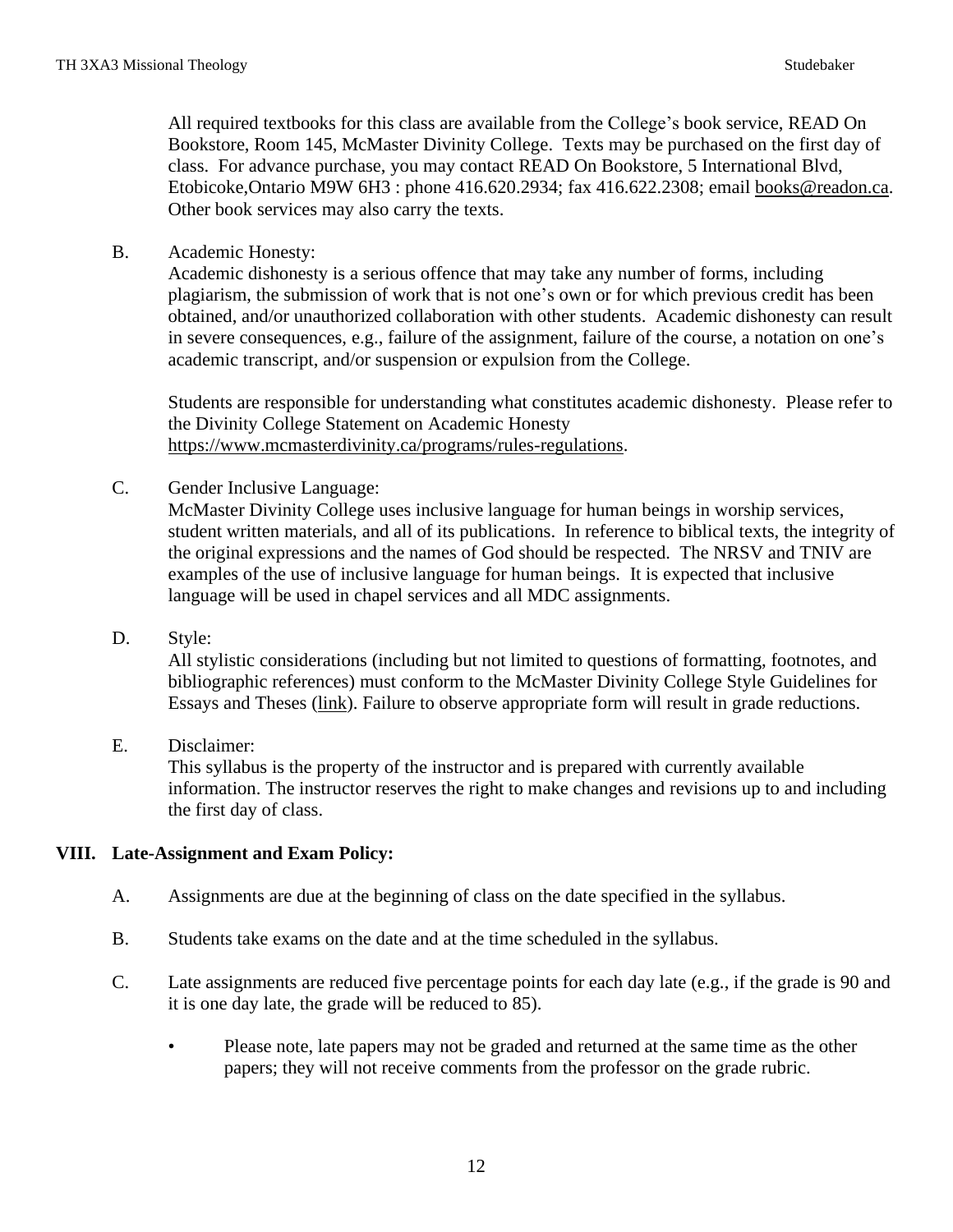D. Assignments and exams will be accepted without penalty after the specified date in the syllabus **only** in the case of an excused absence. If a student misses an exam or assignment submission due to a reason that he/she believes is excusable, then he/she must notify the instructor and schedule an exam date and/or late-assignment submission date within twenty-four hours of the beginning of the missed class session.

**Disclaimer:** This syllabus is the property of the instructor and is prepared with currently available information. The instructor reserves the right to make changes and revisions up to and including the first day of class.

# **Appendix 1: Research Degree Requirements (MA & PhD)**

### **I. Assignment Outline:**

| Assignment      |                                                            |              |     | Percent                 | Due                            |
|-----------------|------------------------------------------------------------|--------------|-----|-------------------------|--------------------------------|
| A.              | Major Paper/Project:                                       |              |     | 55%                     | One week after<br>presentation |
|                 | 1.                                                         | Presentation | 20% |                         |                                |
|                 | 2.                                                         | Paper        | 35% |                         |                                |
| <b>B.</b>       | Lecture and Syllabus:                                      |              |     | 40%                     | Day of lecture                 |
| $\mathcal{C}$ . | <b>Annotated Bibliography:</b><br>* See lecture assignment |              |     | 5%                      | Day of lecture                 |
| D.              | Participation:                                             |              |     | X<br><b>Total: 100%</b> | When class meets               |

### **II. Major Paper/Project:**

A. Description:

Advanced degree students will write an academic thesis paper or prepare a project that integrates the course topic and their research agenda/s. If you have an idea for a paper or creative project, please come and discuss your idea with me. I am open to papers/projects that cohere with the essence of the course and are suited to your research field and interests.

### B. Purpose:

This assignment gives you experience writing article, essay, and chapter length theological papers and presenting research in an oral form similar to that performed at academic conferences.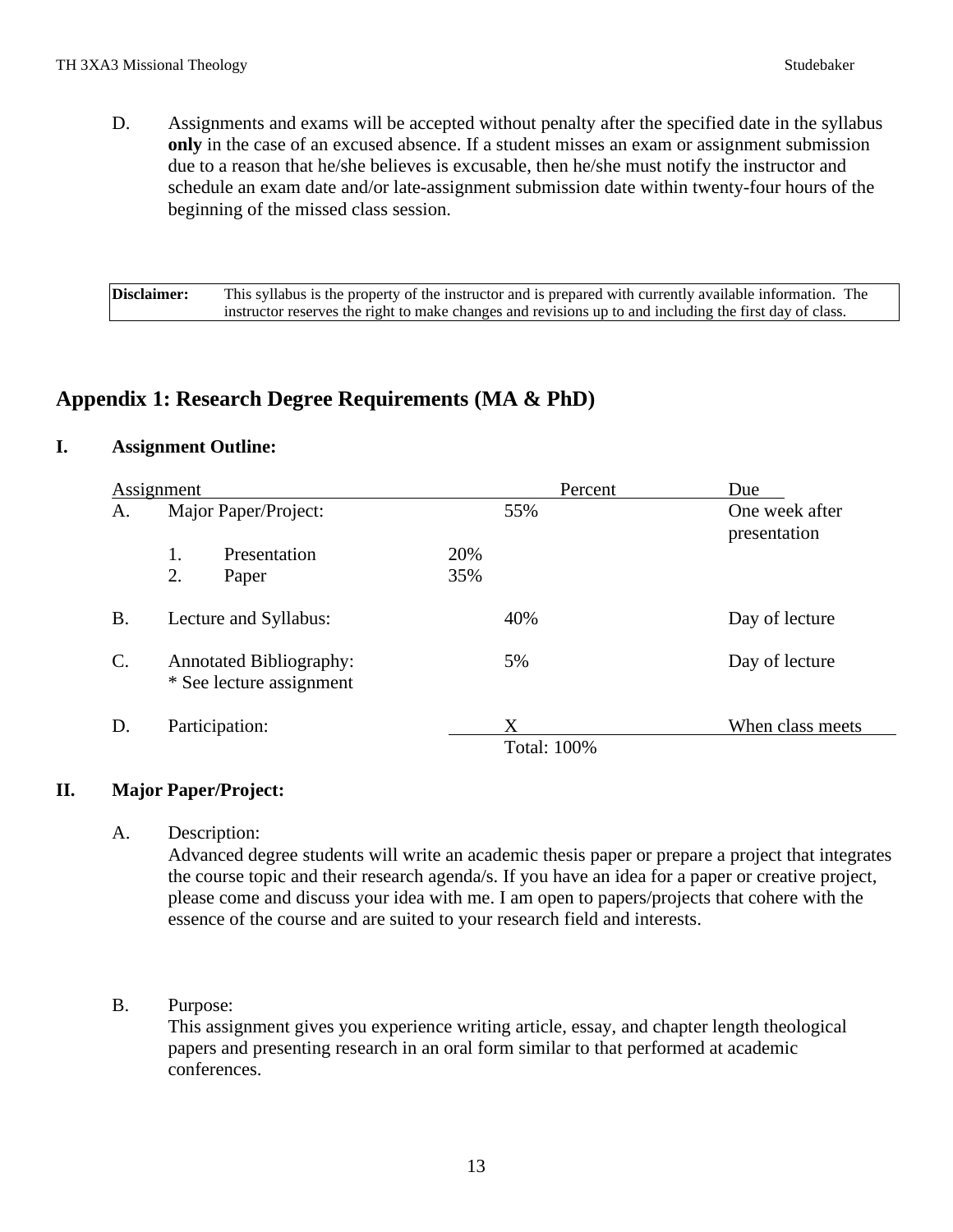#### C. Guidelines for the Paper:

The paper should include (description categories below correspond to those of the grading rubric) . . .

- 1. Content and argument:
	- a. Detail a clear thesis (the view that your paper supports).
		- Example of a thesis statement: the Emergent church movement is an authentic Christian way of being the church in a postmodern and post-Christian culture.
	- b. Describe your topic.
	- c. Write an essay that coherently demonstrates your view.
	- d. Detail major alternatives and/or criticisms and interact with them vis-à-vis your view.
- 2. Presentation:
	- a. Write a stylistically clean and academic paper—e.g., you should avoid excessive first-person discourse, colloquialisms (academic is different than conversational voice), passive voice (use active).
	- b. Use and document a *minimum* of fifteen scholarly resources.
	- c. Accurately document sources according to MDC Style Guide.
	- d. Paper length: 20–25 pages. Not to exceed 7,000 words.
	- e. Provide a bibliography (list only the books cited in the footnotes of the paper).
	- f. Use footnotes.
- D. Guidelines for the Paper Presentation:
	- Note: depending on class size, PhD/MA may meet separately with the professor to discuss papers.
	- 1. Time: The paper presentation takes a thirty-minute segment of the class. Each presentation includes two parts:
		- a. The paper presentation (15–20 minutes)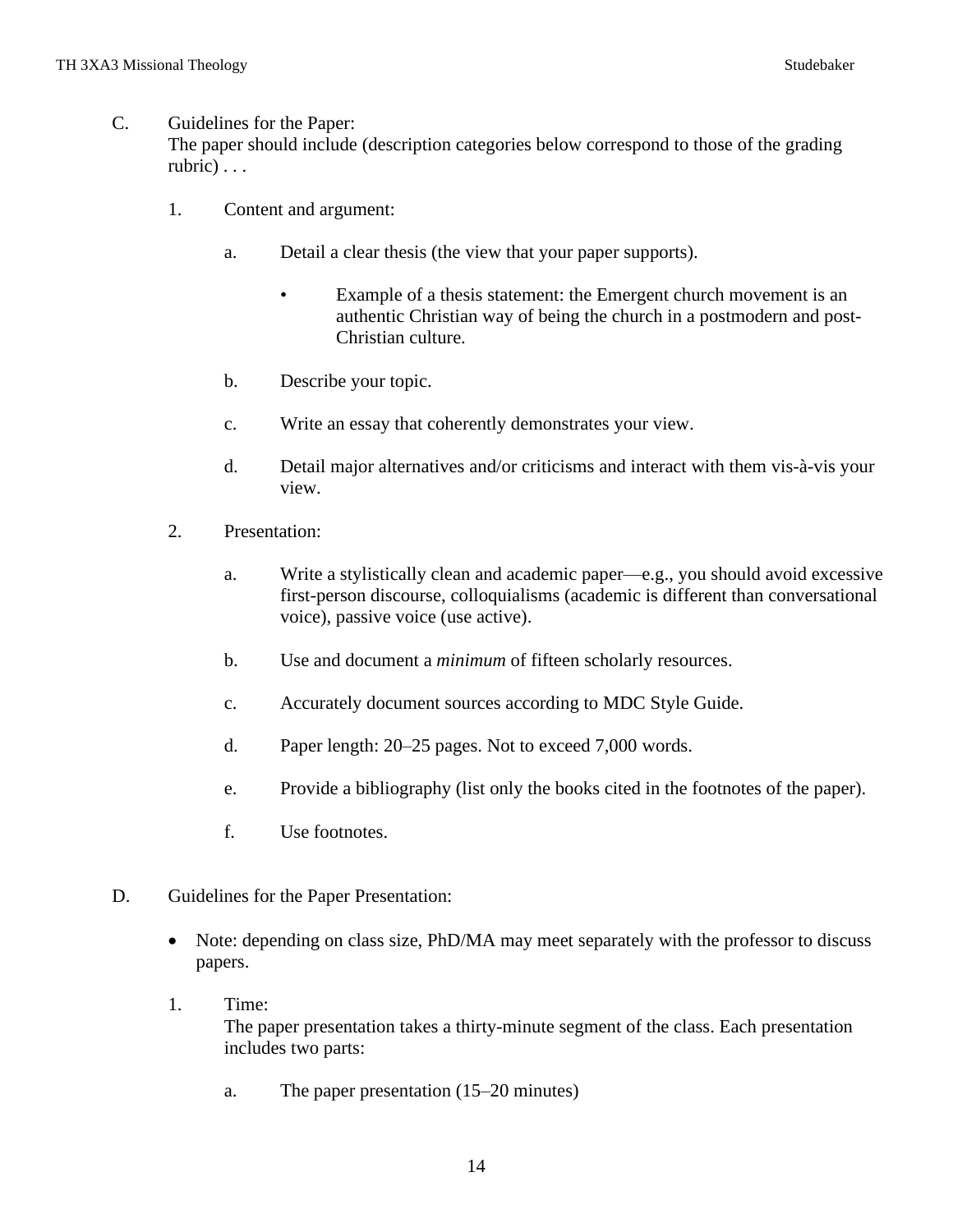- b. The response and facilitation, which is led by another student (10 minutes, see below for more details on the response and facilitation).
- 2. Presentation content:

You should articulate the paper's thesis, topic, and argument. You can use PowerPoint, etc. if you wish. The purpose of this assignment is to give you experience with presenting papers as might at an academic conference. You should prepare and present your paper for that type of venue. I encourage you to consider presenting your paper for this class at a conference and/or the Theological Research Seminar of the Divinity College.

## **III. Lecture & Syllabus:**

A. Purpose:

This assignment provides experience *preparing* a syllabus and *delivering* a lecture for teaching in an undergraduate setting. The preparation of the syllabus also fulfills one of the requirements of the Mastery Checklist.

B. Description:

You will prepare a syllabus and lecture on a topic related to the course topic. The lecture should be one of the lectures listed in your syllabus. You may use this assignment to investigate an area that will promote your research program (e.g., prepare for doctoral comprehensive exams and MA thesis/PhD dissertation topics). You should, however, *gear the syllabus and the lecture toward an undergraduate audience*.

- C. Guidelines:
	- 1. Research:
		- a. Research for the lecture and syllabus development will account for the supplemental reading for research degree students (approximately 5,000-6,000 pages)
		- b. Documentation of reading: Please provide an annotated bibliography of the reading consulted in the preparation of the lecture (the annotations for the texts should be about one paragraph—identify the key thesis and contributions of the text).
	- 2. Lecture:
		- a. The lecture should present and discuss the primary content points of the topic (or sub-topic)
		- b. Lecture handouts/outlines and PowerPoint/Prezi are helpful, but not required